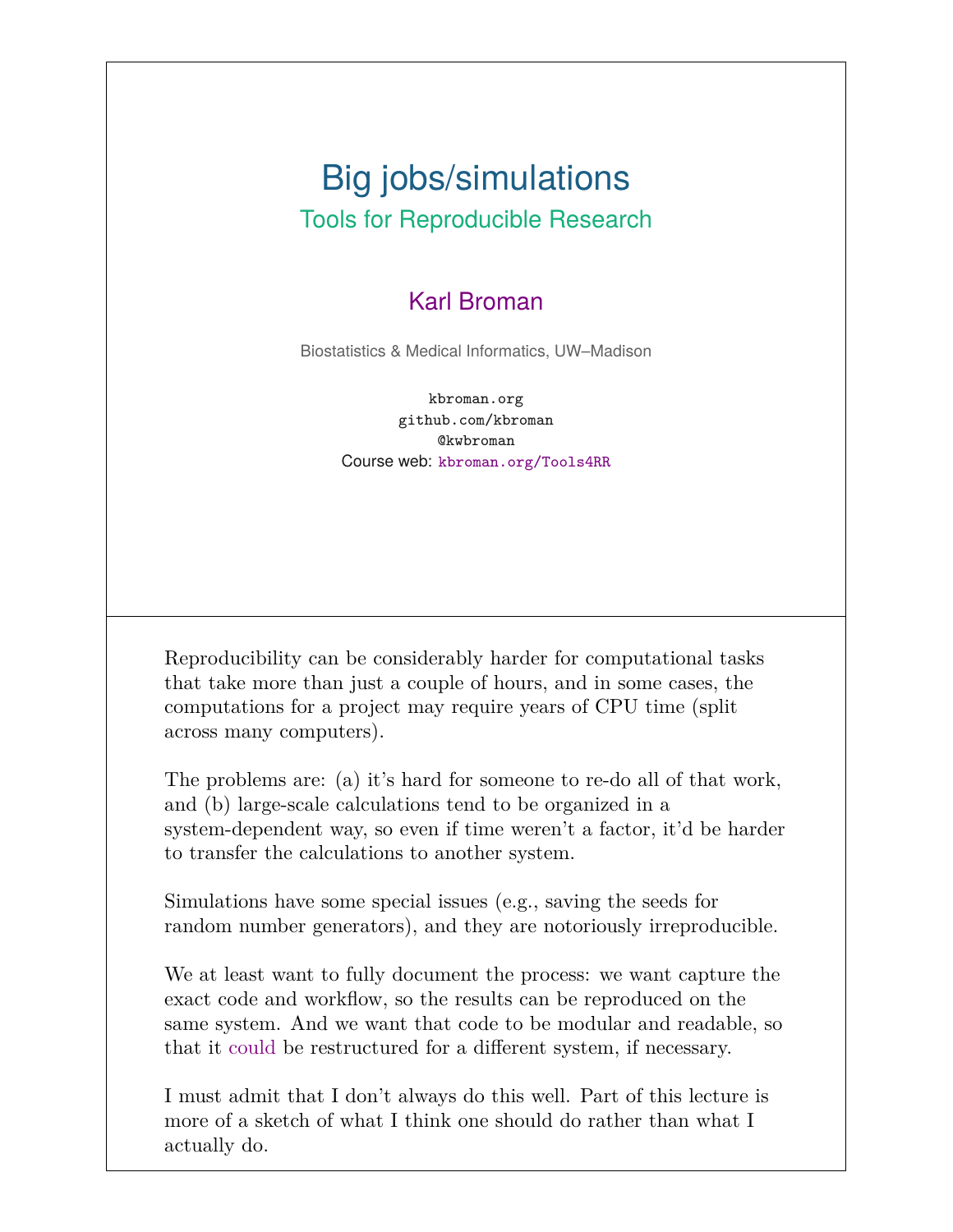#### But first…

Suppose I've just written an R function and it seems to work, and suppose I noticed a simple way to speed it up.

What should I do first?

- ▶ Make it an R package
- ▶ Write a test or two
- $\triangleright$  Commit it to a git repository

My aim here is to reinforce the things we've been covering in the course.

Everything will be a lot easier if you put the code into an R package. For the minimal package, all you need are the DESCRIPTION and NAMESPACE files.

And before you start editing the code, you should write a small test. Then you'll have evidence that it currently works, and the tests will help show that it's still working after your modifications.

And before you start editing the code, git commit what you have so far! If it turns out that your new idea doesn't work, will you be able to get back to what you had originally?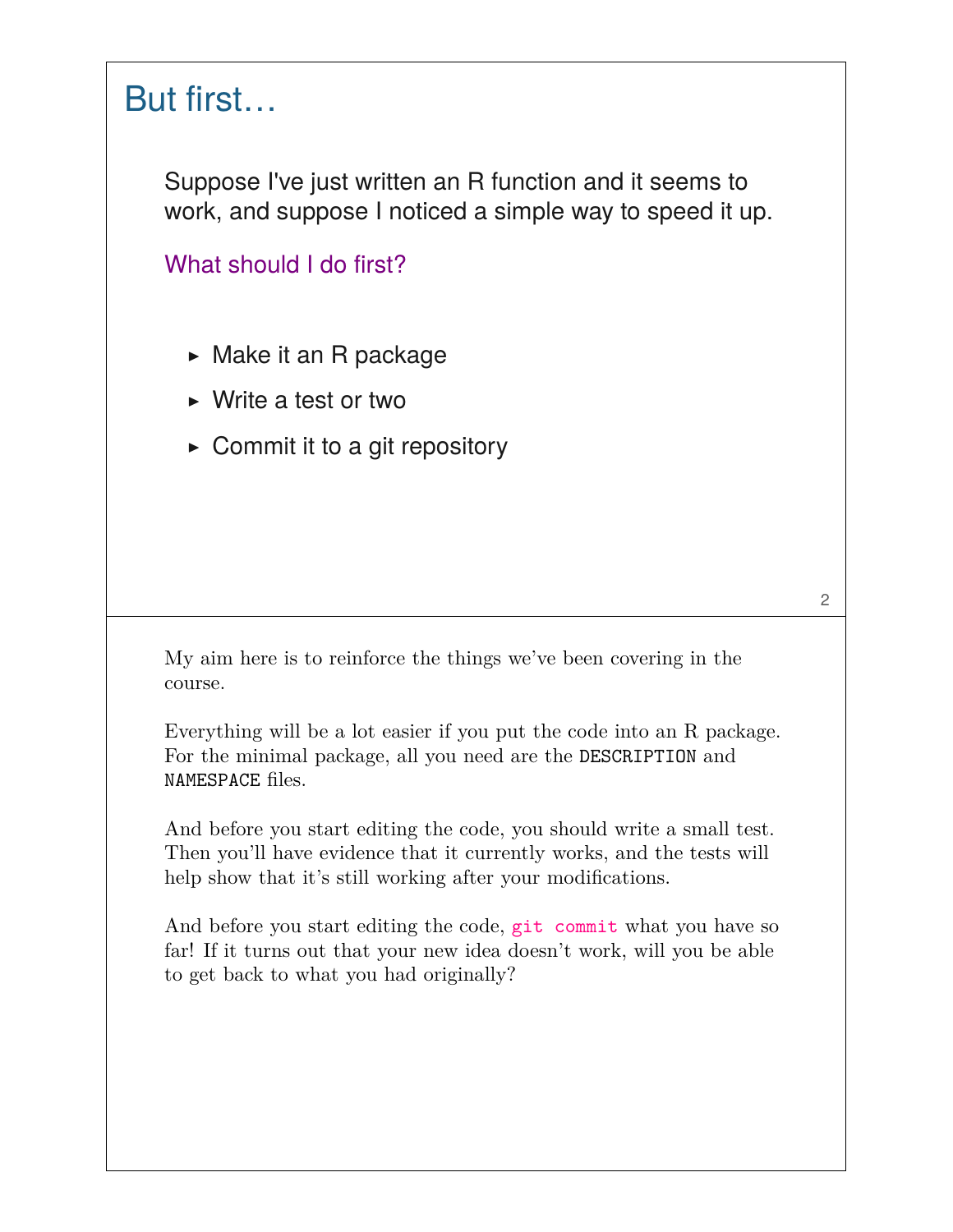#### So what's the big deal?

- ▶ You don't want knitr running for a year.
- ▶ You don't want to re-run things if you don't have to.

It may not seem like "big jobs" are that big of a deal, but in my mind this is the only real difficulty in reproducible research.

3

Okay, there's also the difficulty that some data can't be generally distributed due to confidentiality issues.

But aside from subjects' confidentiality, the main problem is how to manage and capture the really long-running computational analyses where even on the same system it can be a gargantuan effort to reproduce the results.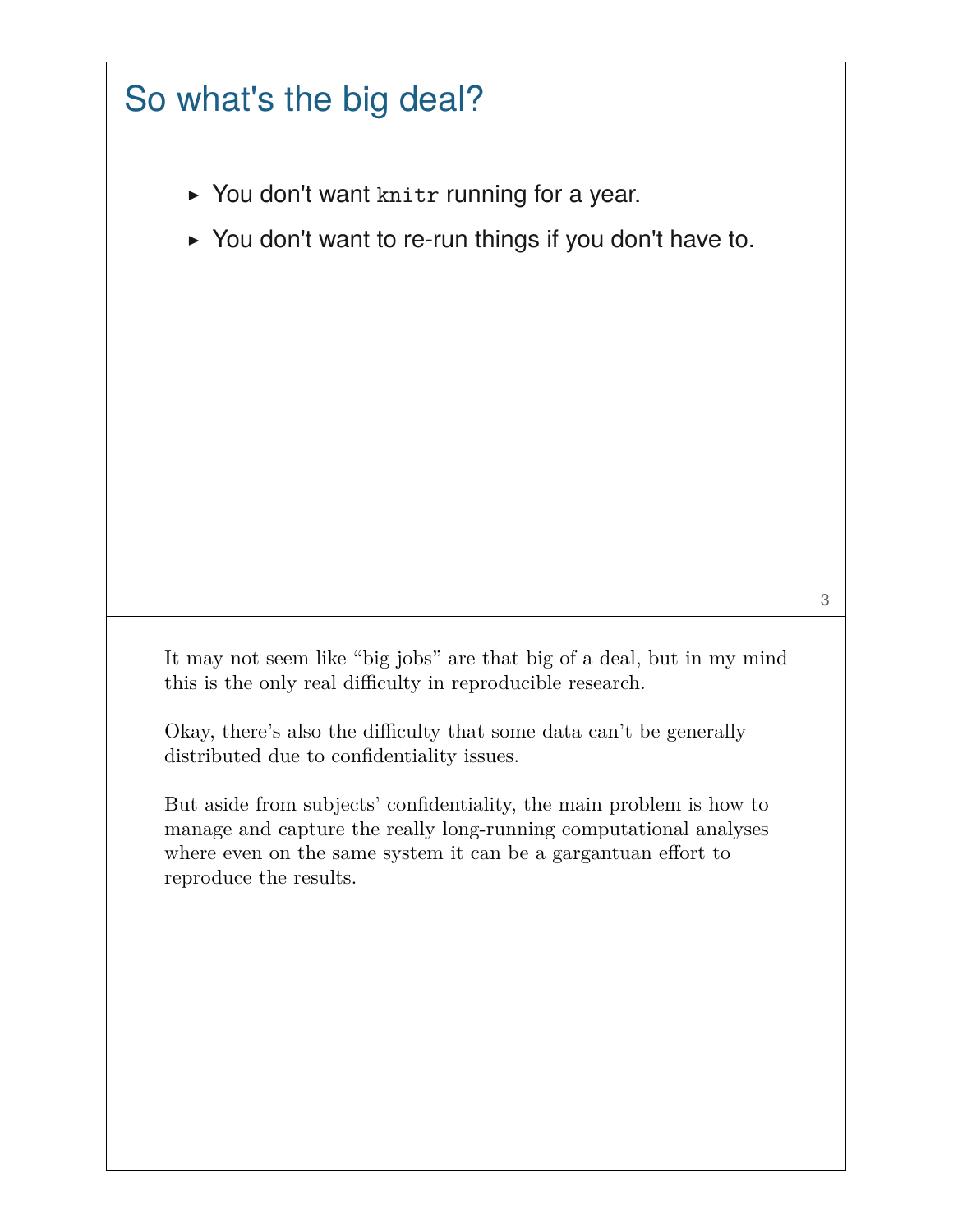## Unix basics

nice +19 R CMD BATCH input.R output.txt & fg ctrl-Z bg ps ux top kill  $kill -9$ pkill

Use R CMD BATCH to run an R job in the background.

Use & to put it in the background.

Use nice +19 to give it low priority.

Use fg to bring a job back into the foreground.

Use ctrl-Z to suspend a current job; then use bg to put it in the background.

Use ps ux or top to view current jobs.

Use kill or kill  $-9$  with a process ID (PID in the output of ps and top) to kill a job. Use pkill to kill multiple jobs at once, using a pattern.

Note: In my experience, Windows sucks at managing multiple processes. Windows XP was not bad at this, but Windows XP is dead.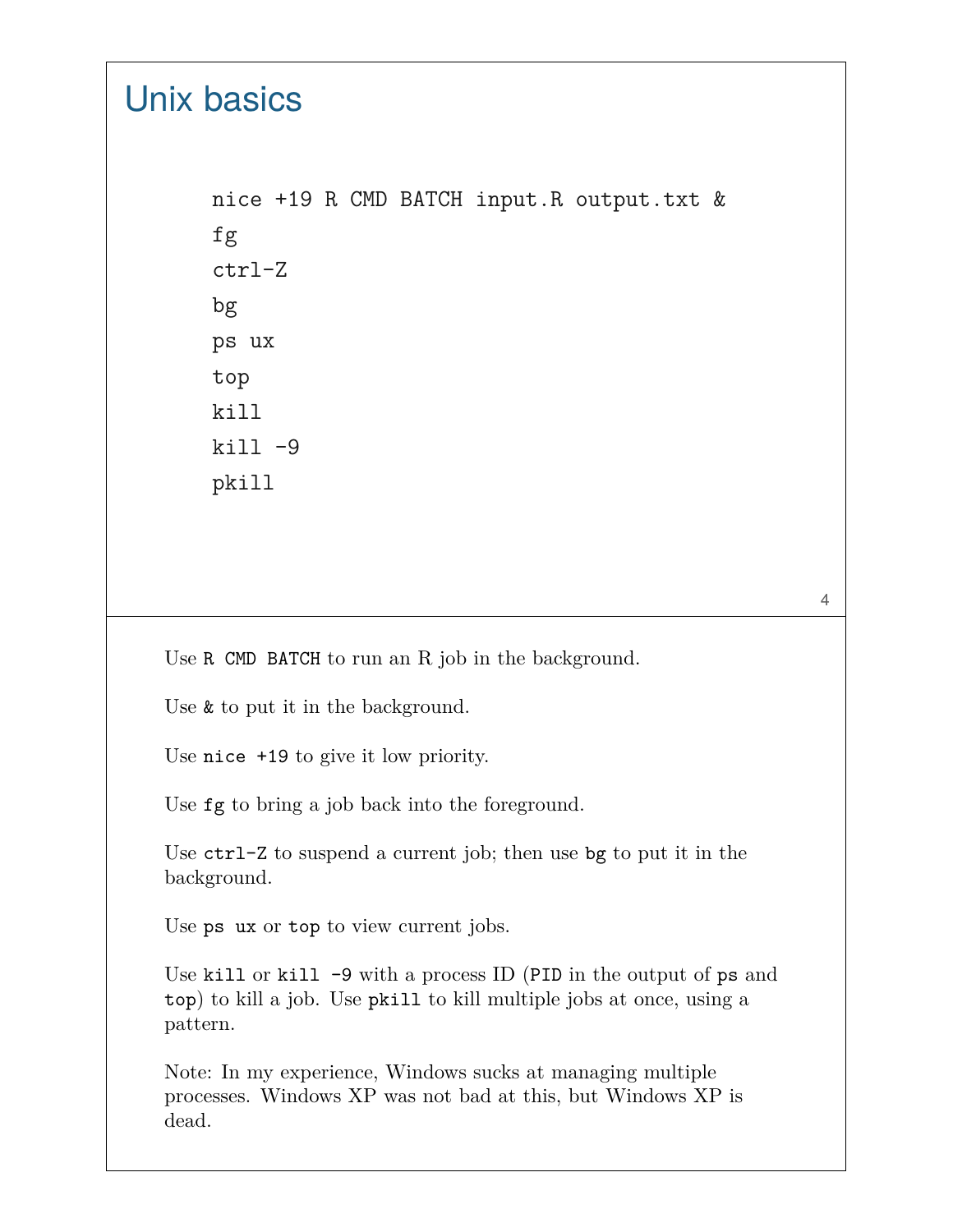# Disk thrashing

In computer science, thrashing occurs when a computer's virtual memory subsystem is in a constant state of paging, rapidly exchanging data in memory for data on disk, to the exclusion of most application-level processing.

– Wikipedia

5

A common problem is having multiple jobs on a machine attempt to use more than the available memory on the machine, so then the machine starts swapping data from RAM to disk, and all the jobs slow to a crawl.

If a machine starts disk thrashing, it can be hard to log on and kill the jobs.

The solution: anticipate (and then watch) memory usage.

Another thing I did: miscalculated the number of files to be produced by a job, by a couple of orders of magnitude. It turns out that if you go beyond some limit on the number of files in a directory, you can totally kill a storage system.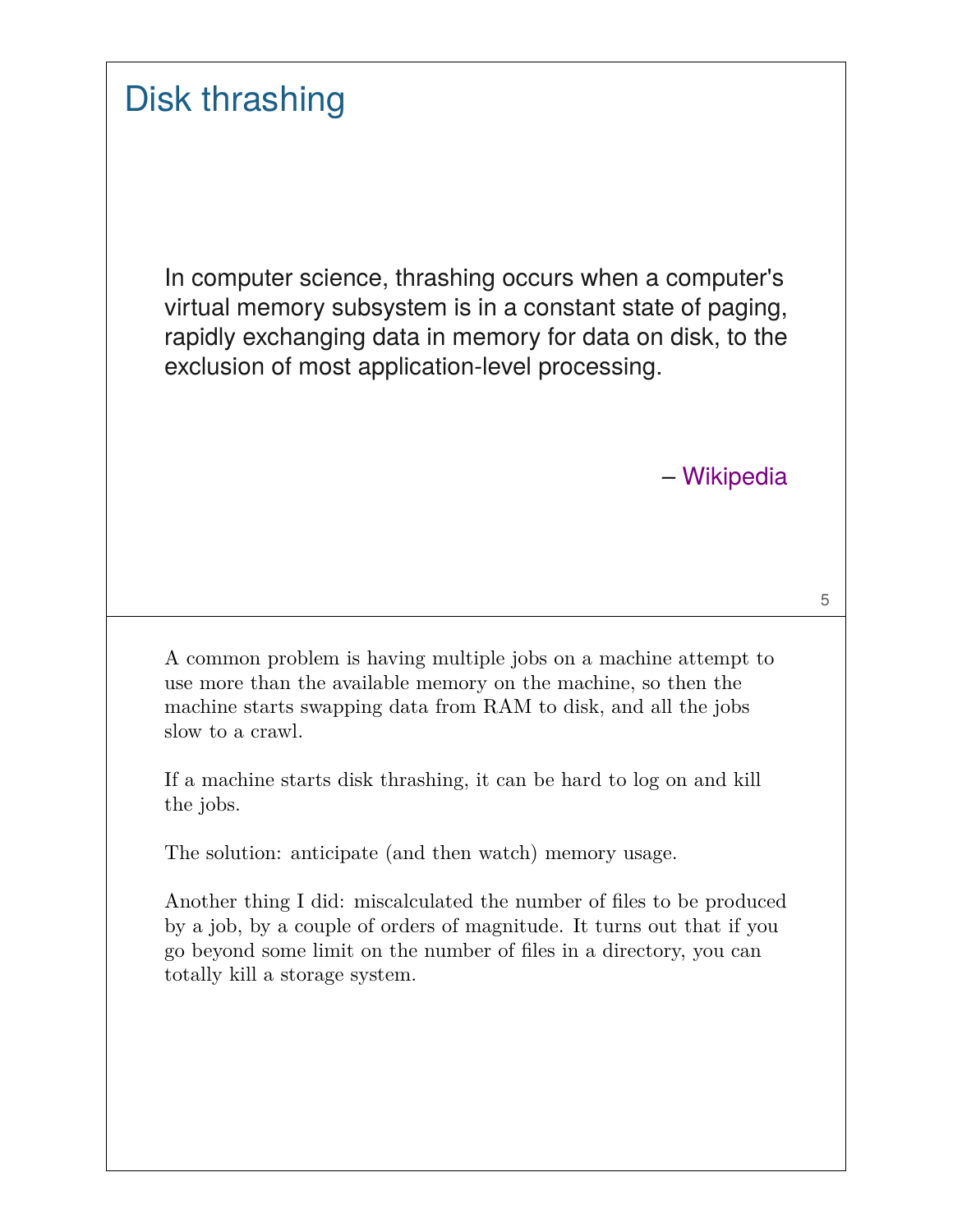# Biggish jobs in knitr

- $\triangleright$  Manual caching
- ▶ Built-in cache=TRUE
- ▶ Split the work and write a Makefile

You can put big computations within an R Markdown file, but personally I don't want to wait more than a couple of minutes for it to compile. If it's going to take longer than that, I'll split things up.

And if you are going to have some large computations with knitr, you won't want to re-run all of them every time you make even the smallest change to the text!

That's where you want to cache some computations: save the results and just load the results rather than re-run the code. Unless the code changes, in which case you do want to re-run it (and any other code that may depend on the results).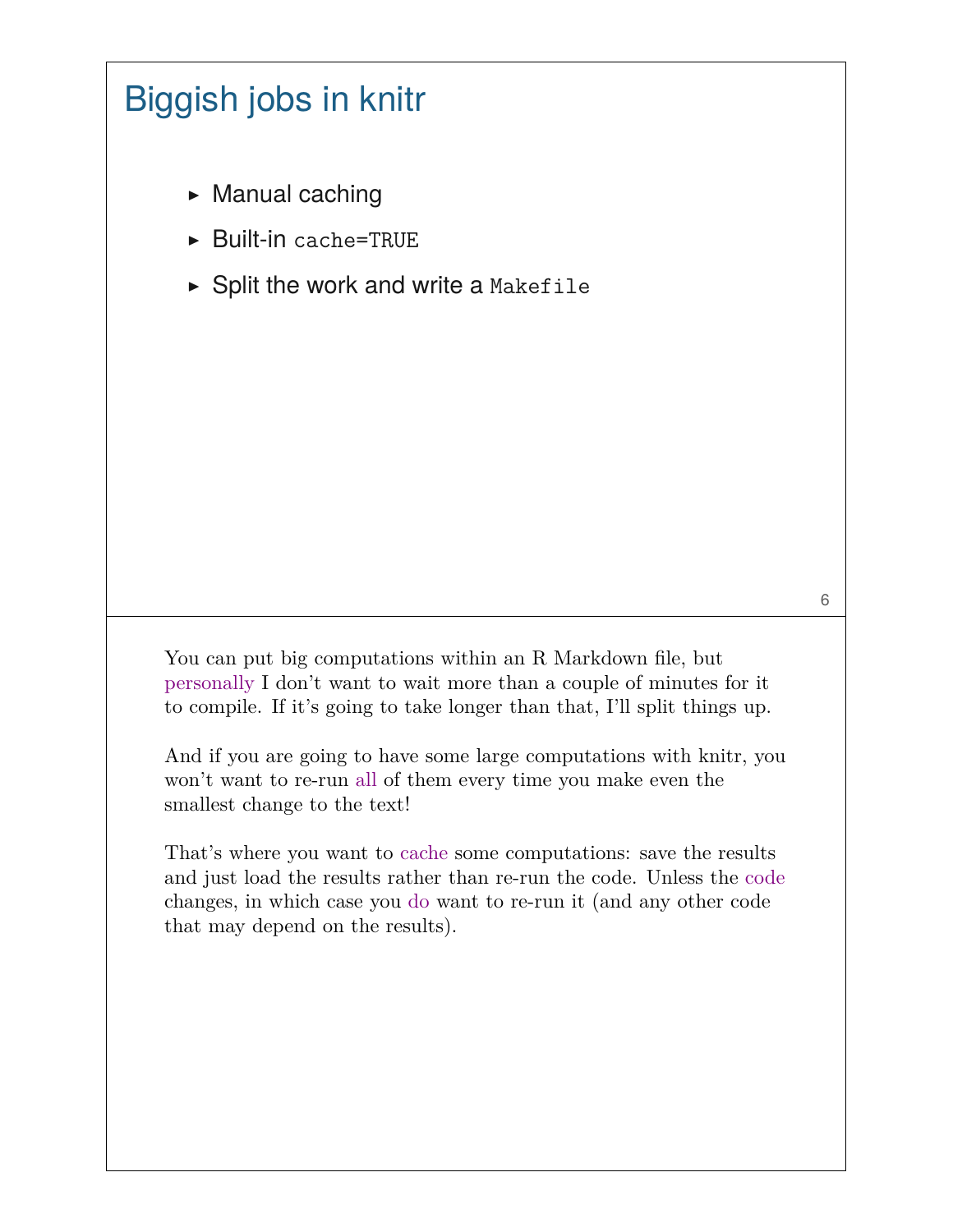#### Manual caching

```
```{r a_code_chunk}
file <- "cache/myfile.RData"
if(file.exists(file)) {
 load(file)
} else{
  ....
  save(object1, object2, object3, file=file)
}
\ddotsc
```
This is the "by hand" approach. If the file doesn't exist, run the relevant code and save the needed results to the file. If the file does exist, just load the file and skip the code.

If you want (or need) to re-run the code, you need to delete the file manually.

One issue: if you want the code to actually be shown, you need to repeat the code: in a chunk that is shown but isn't run, and then in this chunk that is run but isn't shown.

You need to be very careful about dependencies.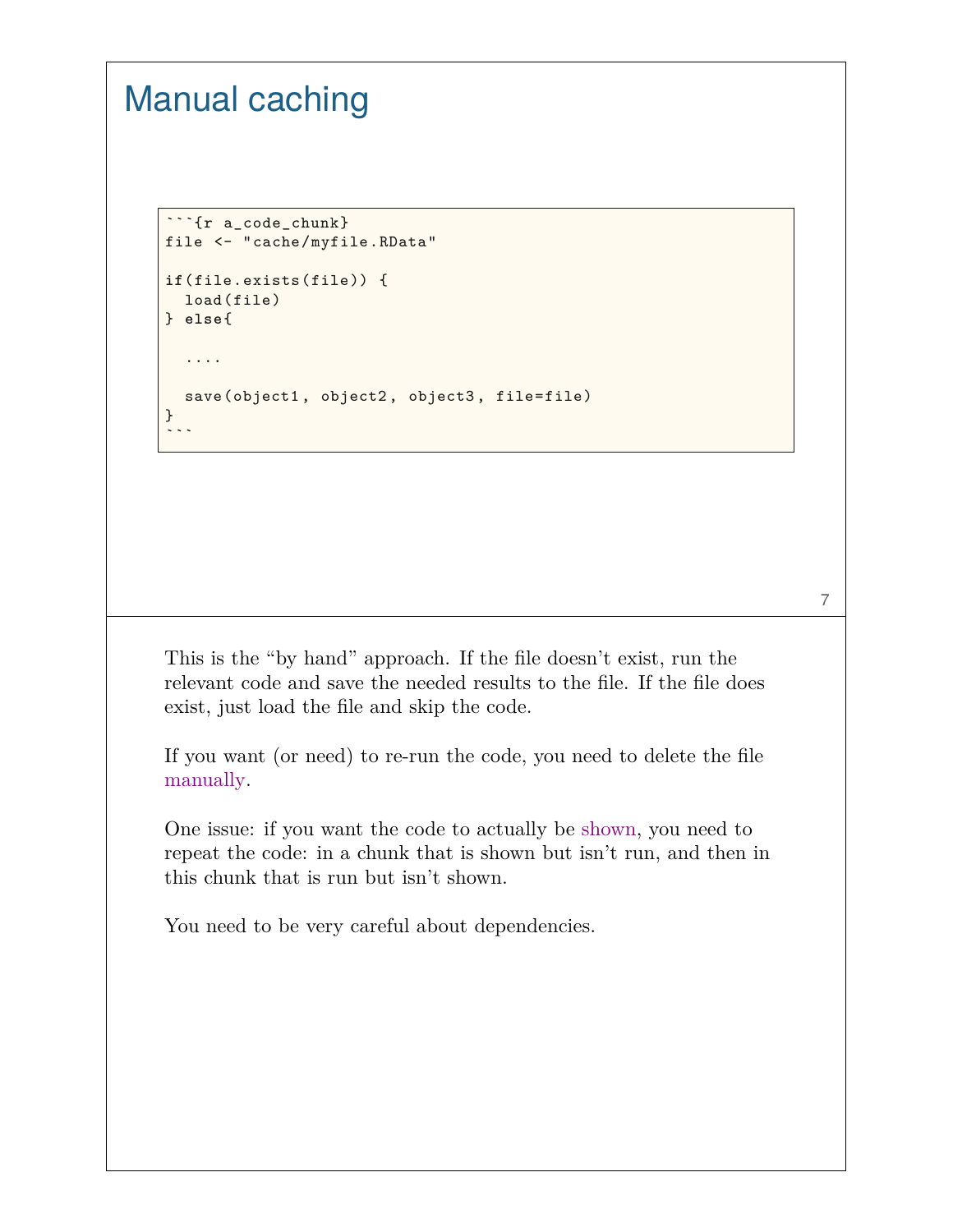# Chunk references

```
```{r not_shown , eval=FALSE}
code_here <- 0
\ddot{\phantom{0}}```{r a_code_chunk , echo=FALSE}
file <- "cache/myfile.RData"
if(file.exists(file)) {
 load(file)
} else{
\langle<not_shown>>
  save(code_here , file=file)
}
\ddotsc
```
Here's how I'd avoid repeated code: use chunk references.

The <<not\_shown>> is replaced by the code from that chunk with that label.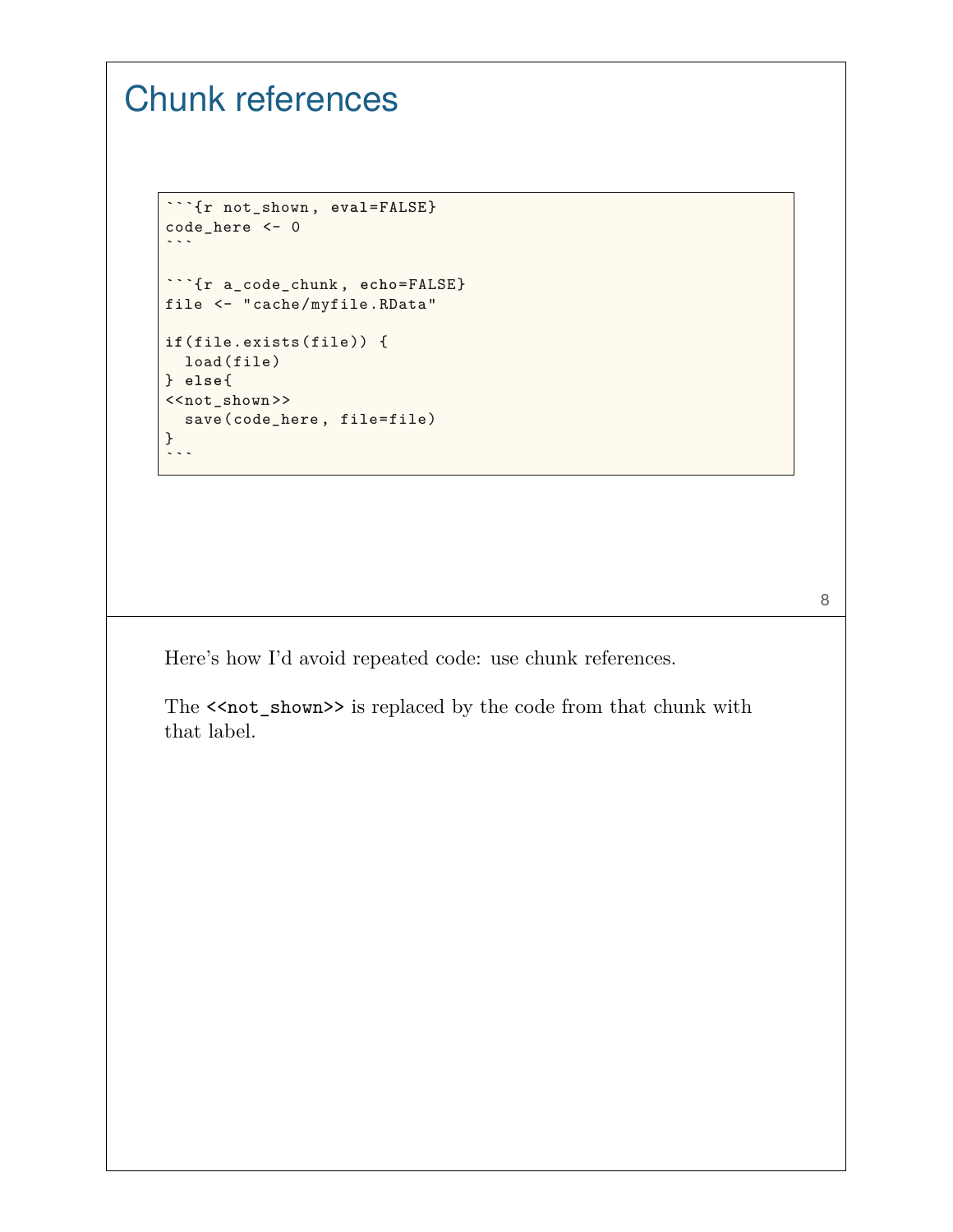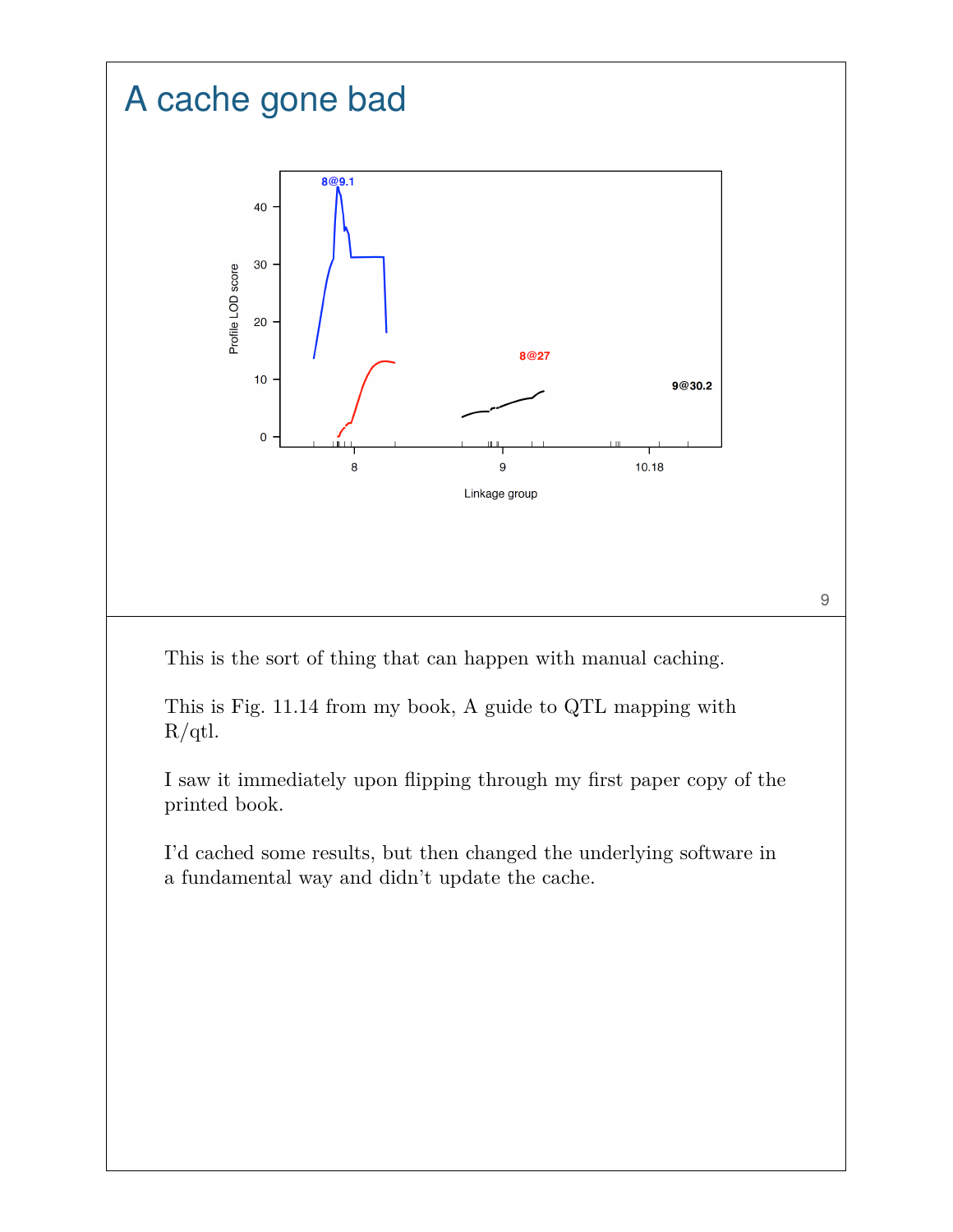#### Knitr's cache system

```
```{r chunk_name , cache=TRUE}
load("a_big_file.RData")
med <- apply(object, 2, median, na.rm=TRUE)
\ddot{\phantom{0}}
```
- $\triangleright$  Chunk is re-run if edited.
- ▶ Otherwise, objects from previous run are loaded.
- $\triangleright$  Don't cache things with side effects

e.g., options(), par()

Knitr has a nice built-in system for caching.

A chunk with cache=TRUE will be run once and then all objects saved. In future runs, the code won't be run, but rather the cached objects will be loaded.

But some things shouldn't be cached. "Side effects" change the state of things; mostly, this is changing global variables. If these are placed in a cached chunk, the side effects won't be captured when the cache is loaded.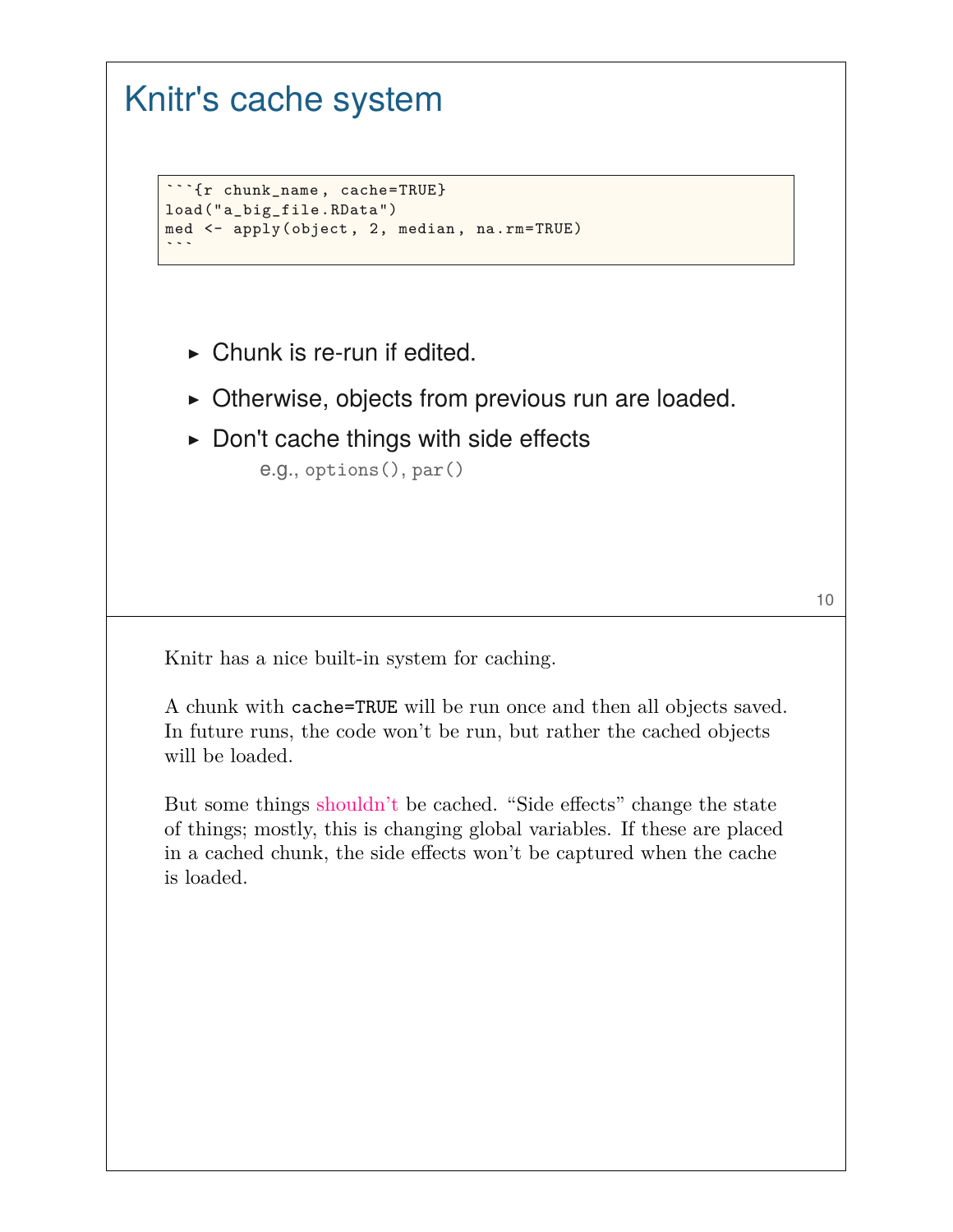```
Cache dependencies
    Manual dependencies
    ```{r chunkA, cache=TRUE}
    Sys.sleep(2)
    x \le -5\sim```{r chunkB, cache=TRUE, dependson="chunkA"}
    Sys.sleep(2)
    y \leftarrow x + 1\ddot{\phantom{0}}```{r chunkC, cache=TRUE, dependson="chunkB"}
    Sys.sleep(2)
    z \leftarrow y + 1\ddotsc
```
11

You can indicate dependencies among chunks. Here, if chunkA is re-run, the other two will be as well.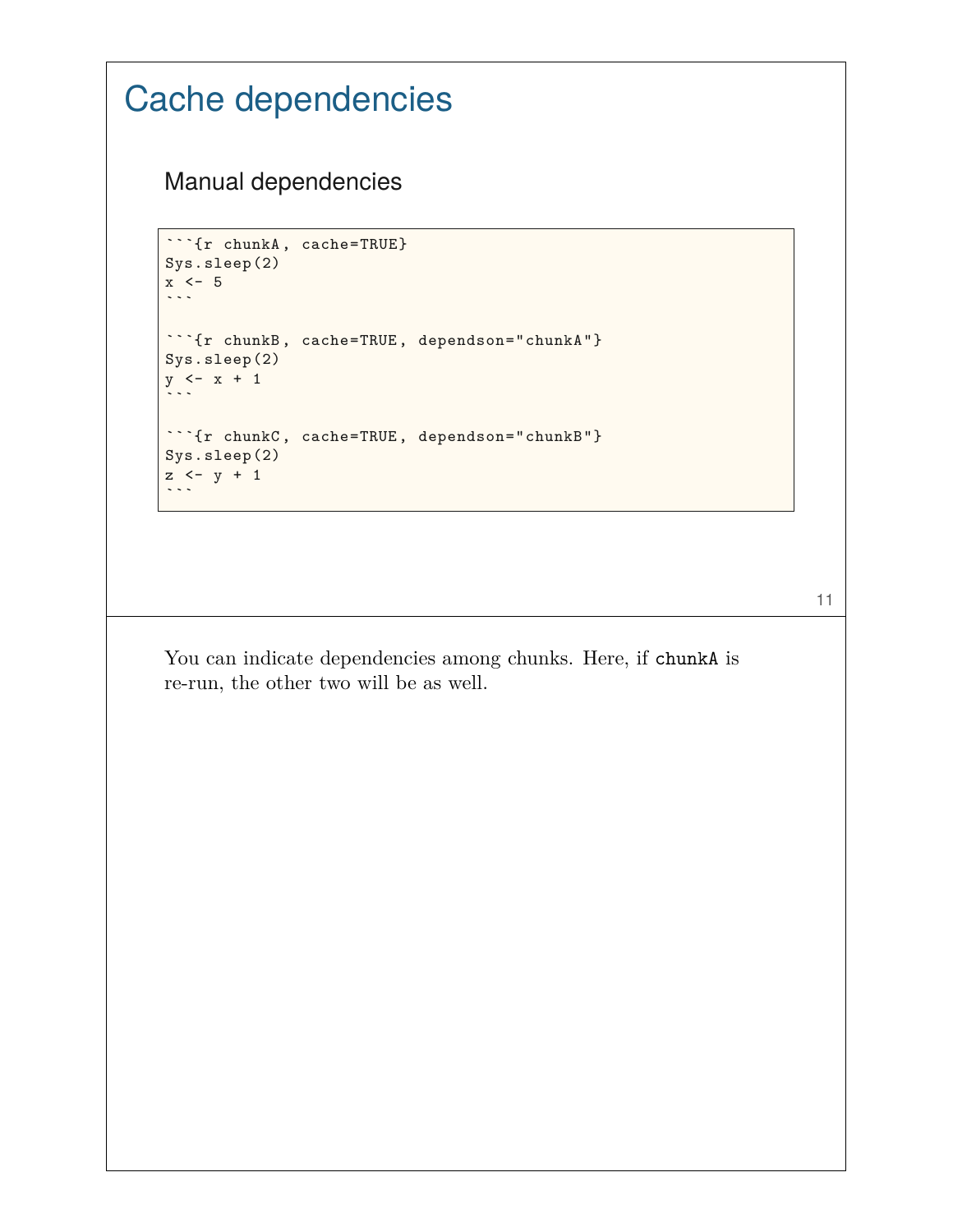| Cache dependencies                                                                            |    |  |
|-----------------------------------------------------------------------------------------------|----|--|
| Automatic dependencies                                                                        |    |  |
| ```{r setup, include=FALSE}<br>opts_chunk\$set(autodep = TRUE)<br>dep_auto()<br>$\sim$ $\sim$ |    |  |
|                                                                                               |    |  |
|                                                                                               |    |  |
|                                                                                               |    |  |
| There's also an automatic system for determining dependencies<br>among chunks.                | 12 |  |
| I've not used it.                                                                             |    |  |
|                                                                                               |    |  |
|                                                                                               |    |  |
|                                                                                               |    |  |
|                                                                                               |    |  |

 $\overline{\phantom{a}}$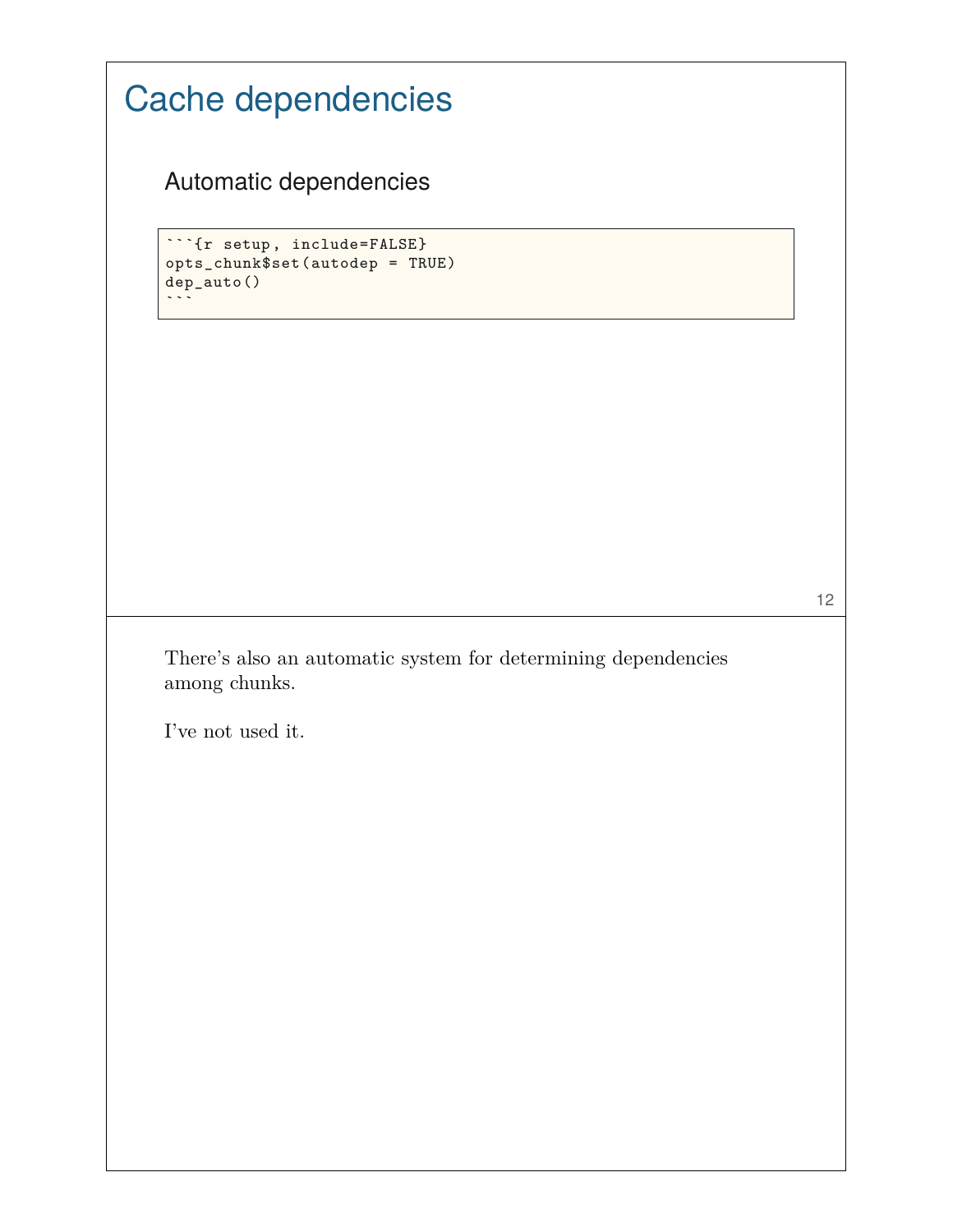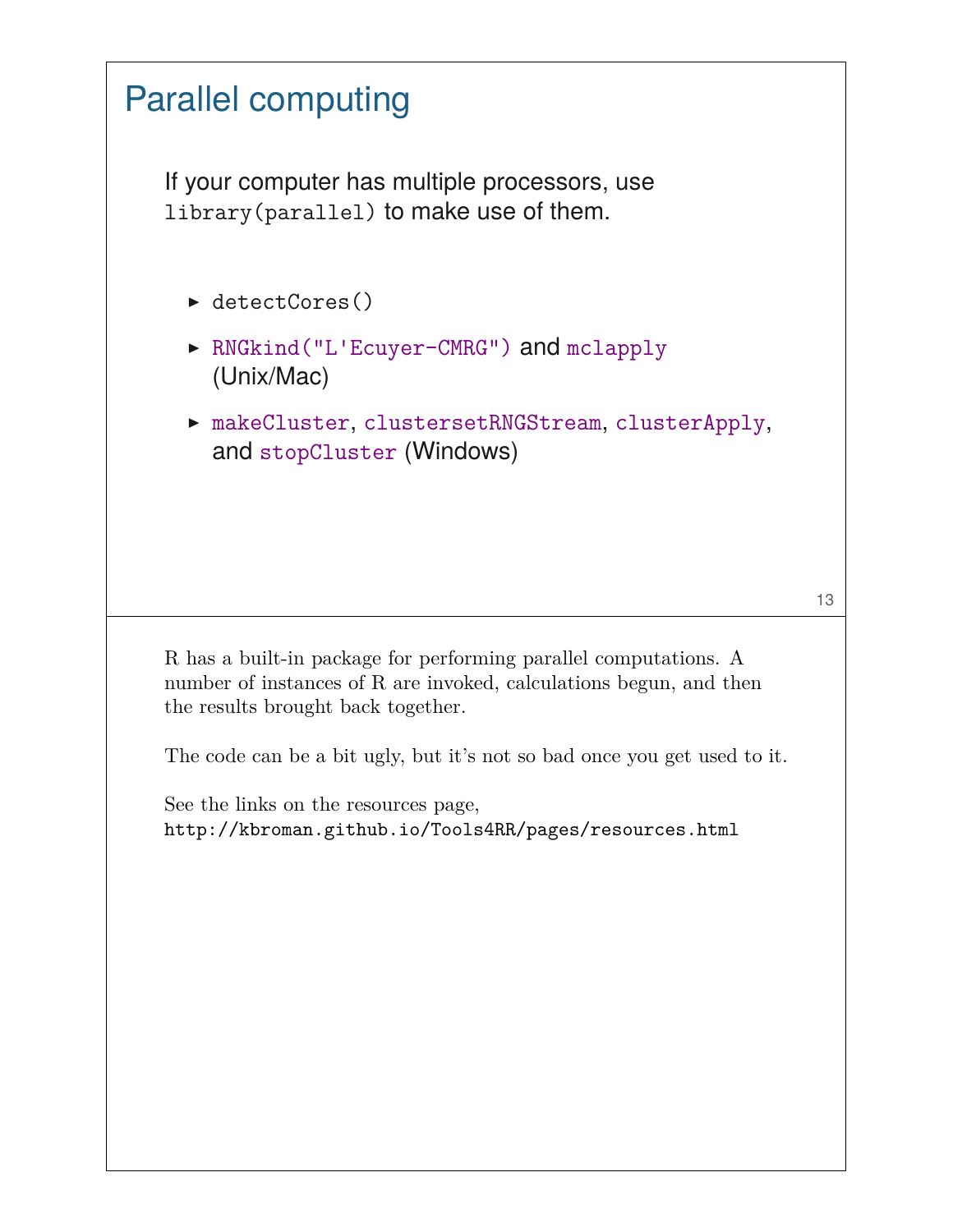# Systems for distributed computing

- ▶ HTCondor and the UW-Madison CHTC
- ▶ Other condor-like systems
- ▶ "By hand"
	- e.g., perl script + template R script

For really big jobs, you'll want to distribute the computations across multiple computers.

At UW-Madison, the main place to look is the Center for High Throughput Computing (CHTC), and the HTCondor software. This provides a way of distributing enormous numbers of jobs across a heterogeneous set of computers and collecting the results. The CHTC provides great user support.

There exists other, similar systems for distributing and managing jobs across clusters of computers. But at Madison, everyone uses HTCondor.

My own approach is more primitive: I have a Perl script that converts a template R script into a bunch of R input files (by replacing every instance of "SUB" in the template with a job-specific index). It also creates a script to set those running.

In either case, you'd write another R script to combine the results from the multiple jobs.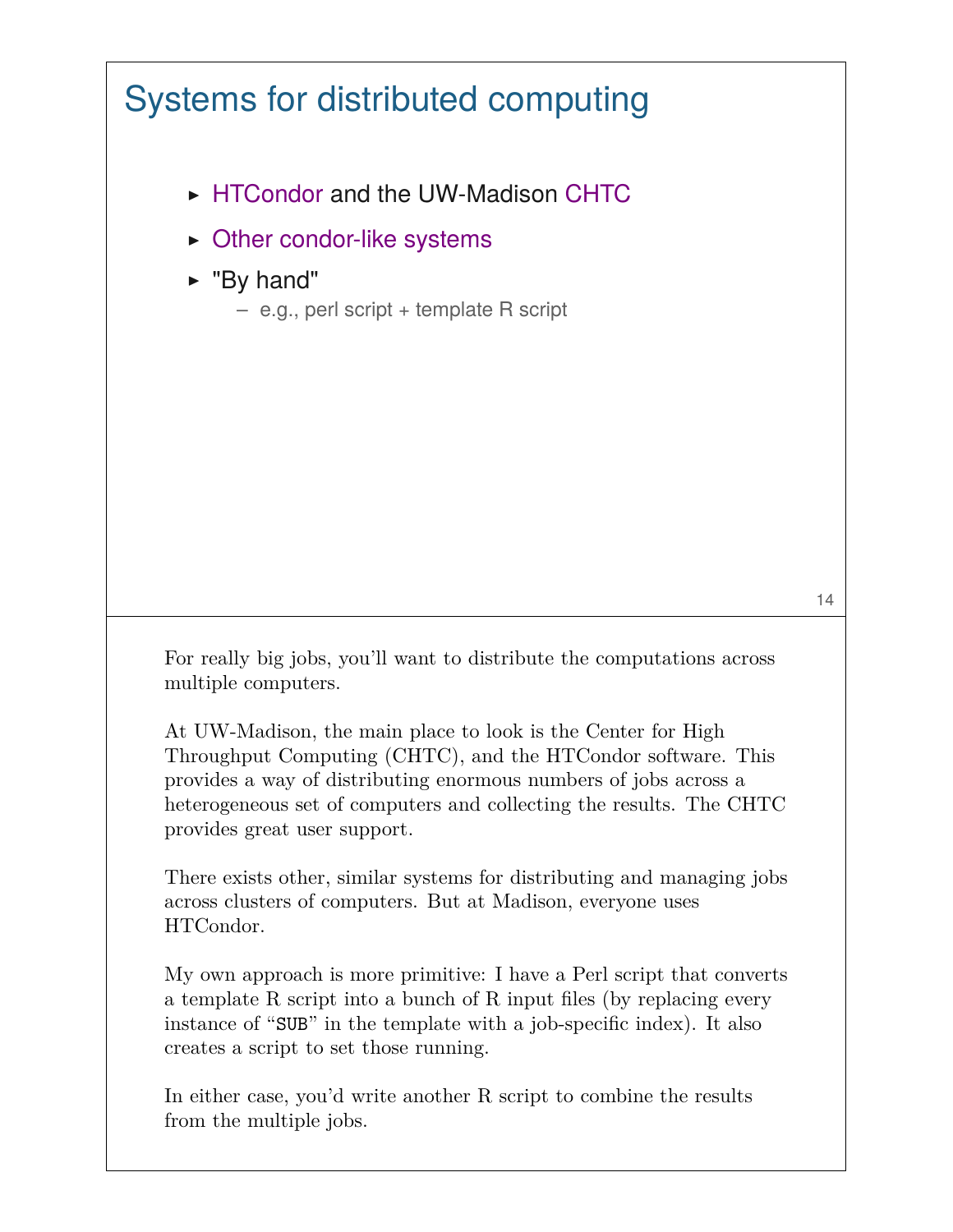## **Simulations**

- ▶ Computer simulations require RNG seeds (.Random.seed in R).
- ▶ Multiple parallel jobs need different seeds.
- ▶ Don't rely on the current seed, or on having it generated from the clock.
- $\triangleright$  Use something like set.seed(91820205 + i)
- $\triangleright$  An alternative is create a big batch of simulated data sets in advance.

RNG = Random number generator

Simulations split across multiple CPUs each need their own seed. In R, the seed is saved as .Random.seed; if you start all of the simulations from the same directory, they could all get exactly the same seed.

I tend to include a call to set.seed at the top of each R script, with the seed being some big number plus an index for the job.

You could, alternatively, generate all of the simulated data sets in advance. An advantage of this is that it'd be easier to reproduce the results later. Just be sure to save (and document) the code you used to generate the data.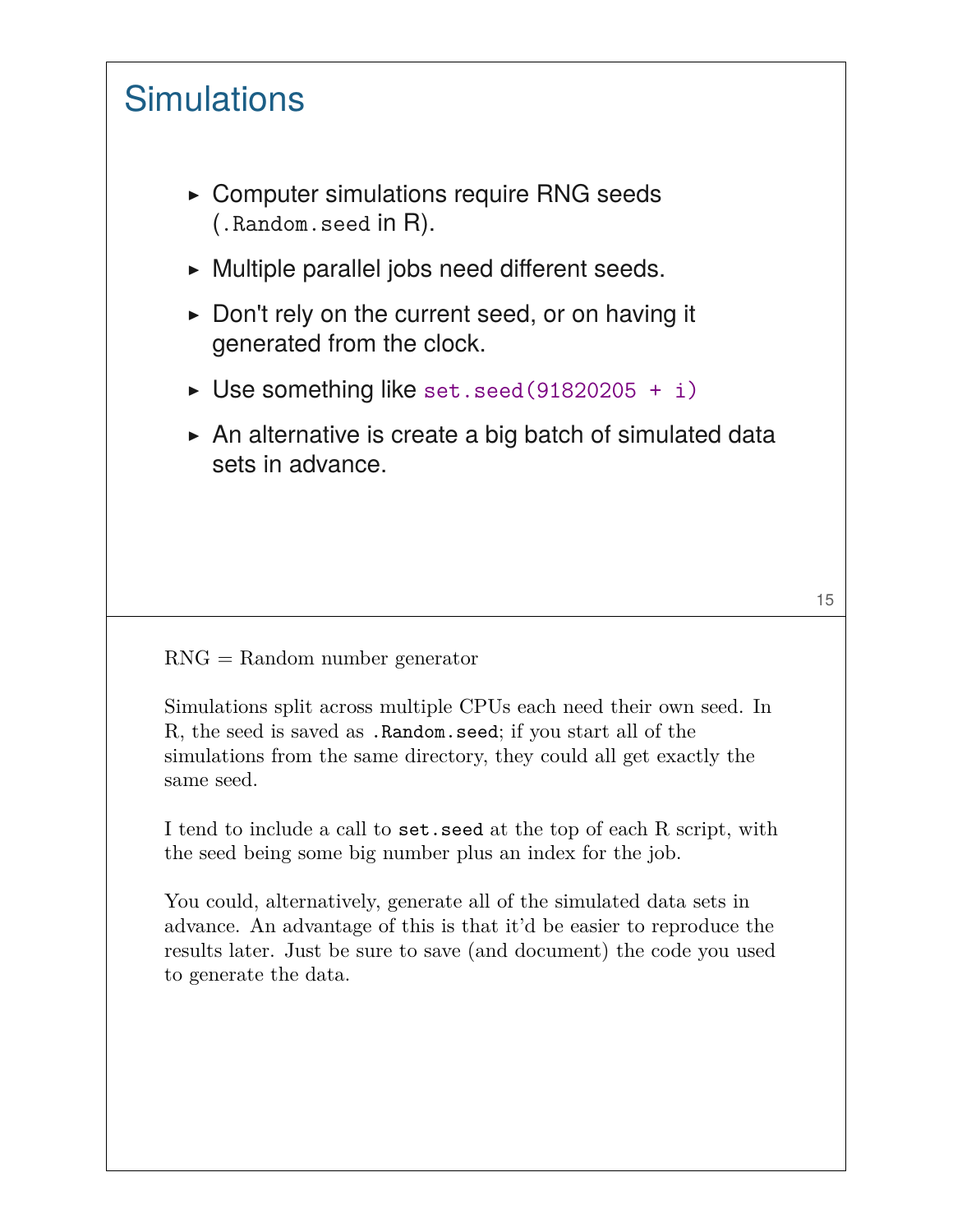# Save everything

- ▶ RNG seeds
- ▶ input
- ▶ output
- $\triangleright$  version numbers, with sessionInfo()
- $\triangleright$  raw results
- $\triangleright$  script to combine results
- $\triangleright$  combined results
- ▶ ReadMe describing the point

16

This stuff (particularly code input & text output) doesn't take up much space. Compartmentalize it and save it.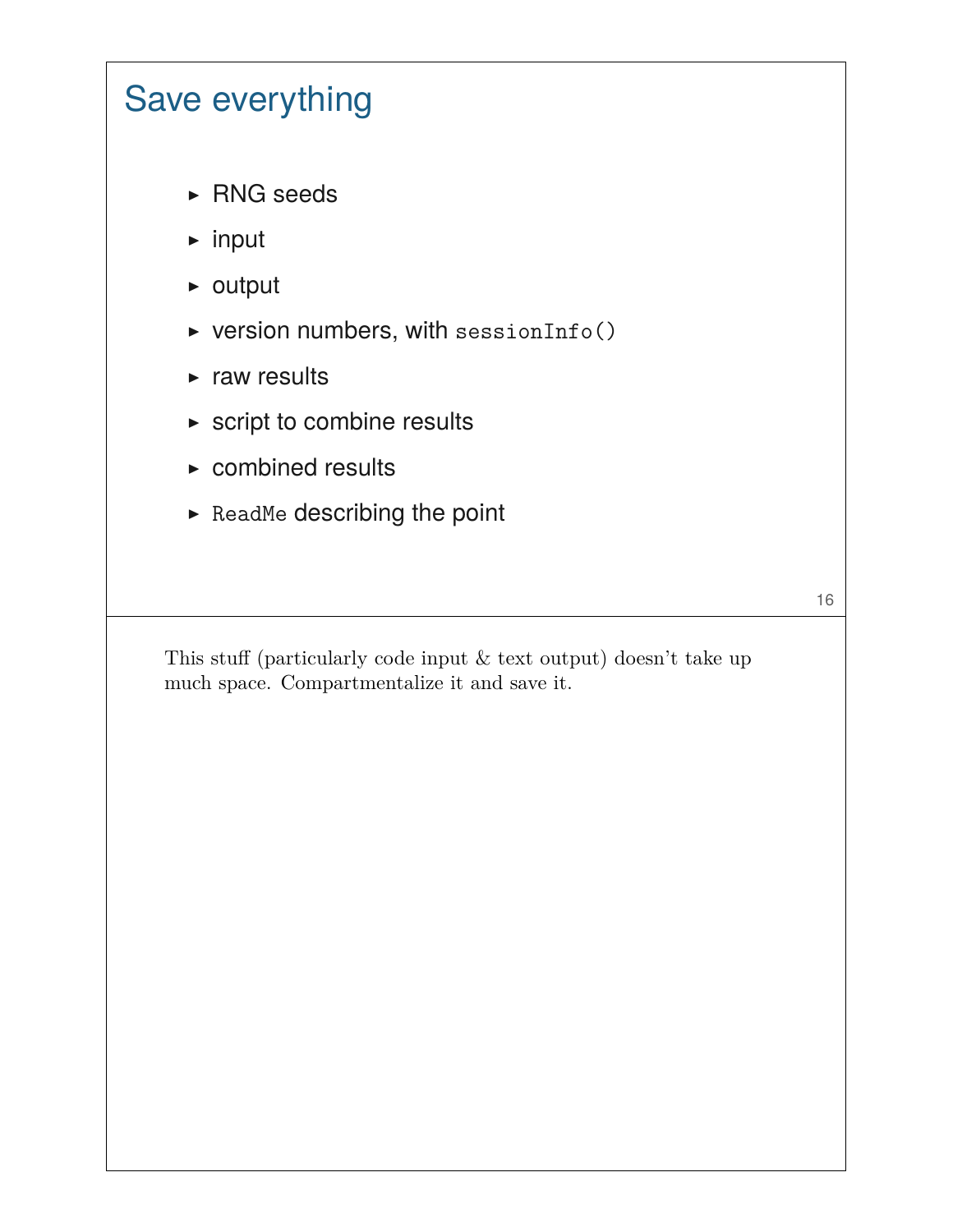# One Makefile to rule them all

- $\triangleright$  Separate directory for each batch of big computations.
- $\triangleright$  Makefile that controls the combination of the results (and everything else).
- $\triangleright$  KnitR-based documents for the analysis/use of those results.

This is what I'm thinking, for projects that involve big computations: compartmentalize those big computations into chunks, each in a separate directory to contain all of the materials and results.

Have one Makefile that handles the combination of those results as well as the compilation of any KnitR-based files that describe and carry out the further analyses.

The Makefile won't capture the entire workflow, but it will indicate almost all of it, and the big jobs will be compartmentalized as subdirectories, and the source of the major results will be indicated in the Makefile.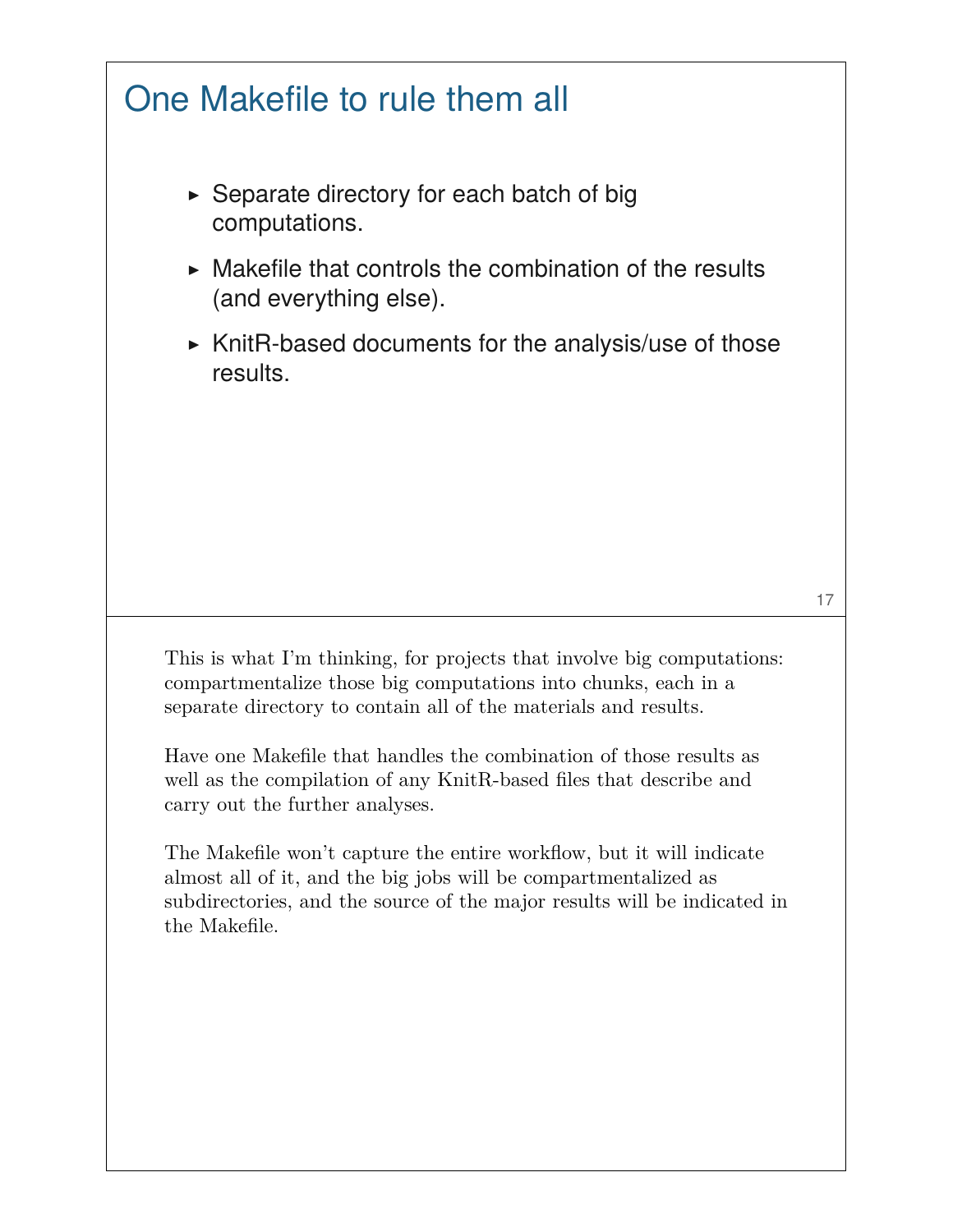# Potential problems

- ▶ Forgetting save() in your distributed jobs
- $\triangleright$  A bug in the save() command
- $\blacktriangleright$  make clobbers some important results
	- Scripts should refuse to overwrite output files

These are common mistakes I make.

I forget the save command and so run a ton of computations and then get no results.

Or my save command has an error and so I run a ton of computations and then it dies on the last line of the script.

Or I run make and it starts re-running some analysis that I don't want it to re-run, and it clobbers some important result and then I have to re-run it.